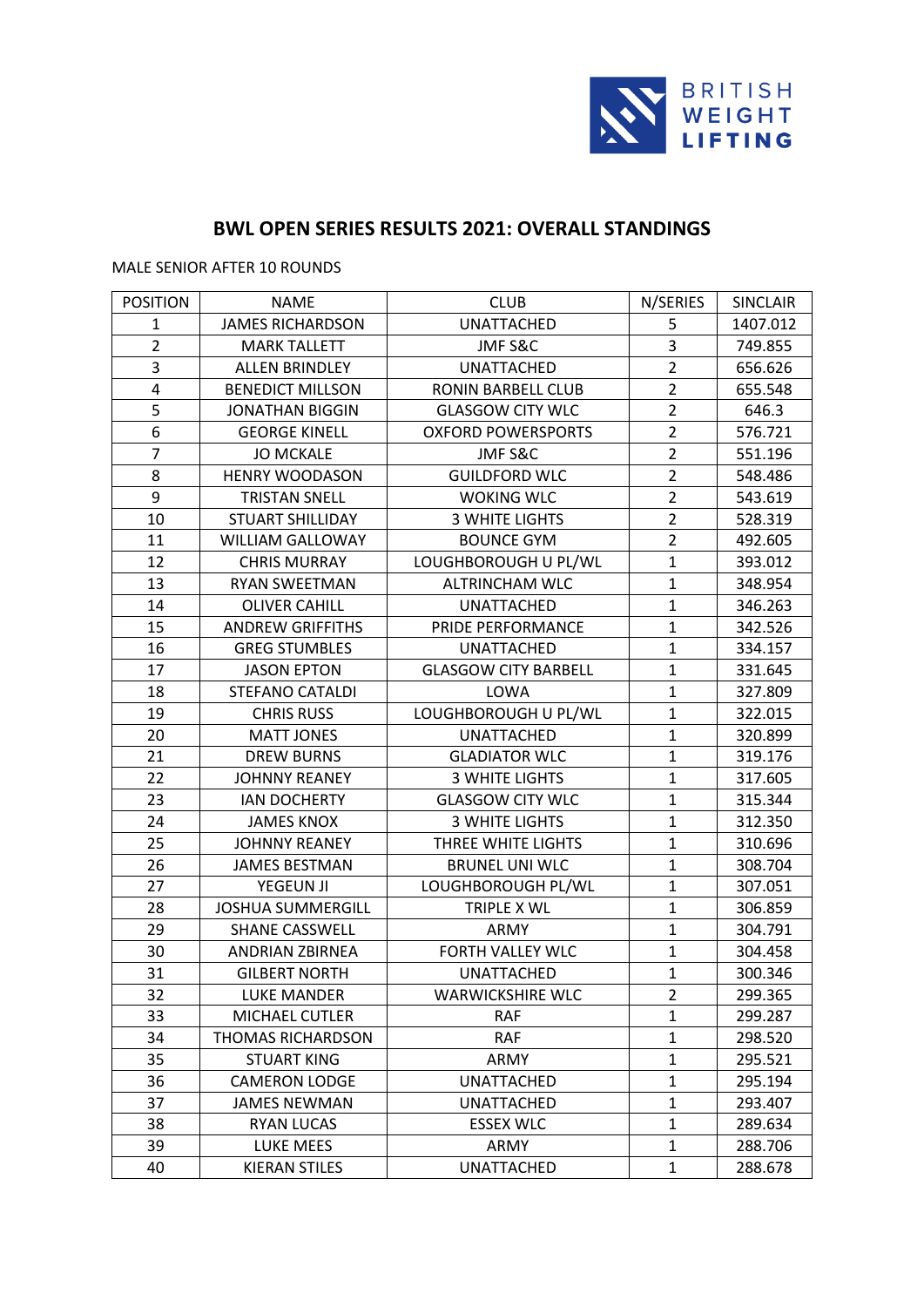

| 41 | <b>CALLUM DOWNIE</b>     | UNATTACHED                  | $\mathbf{1}$   | 288.492 |
|----|--------------------------|-----------------------------|----------------|---------|
| 42 | <b>SHANE MARTIN</b>      | <b>GOLIFT</b>               | $\mathbf{1}$   | 287.017 |
| 43 | <b>SIMON DEAN</b>        | ARMY                        | $\mathbf{1}$   | 286.519 |
| 44 | <b>AARON PARKER</b>      | ARMY                        | $\mathbf{1}$   | 285.346 |
| 45 | <b>CALLUM CONDON</b>     | ARMY                        | $\mathbf{1}$   | 284.957 |
| 46 | <b>CHRISTOPHER MILLS</b> | <b>RONIN BARBELL</b>        | $\mathbf{1}$   | 284.500 |
| 47 | <b>ADAM HEMSLEY</b>      | <b>OXFORD POWERSPORTS</b>   | $\mathbf{1}$   | 279.592 |
| 48 | <b>MARCUS TAN</b>        | <b>RONIN BARBELL CLUB</b>   | $\mathbf{1}$   | 270.921 |
| 49 | <b>HENRY AXON</b>        | <b>GLASGOW CITY BARBELL</b> | $\mathbf{1}$   | 263.288 |
| 50 | <b>HARVEY NORTON</b>     | <b>UNATTACHED</b>           | $\mathbf{1}$   | 262.651 |
| 51 | <b>ADAM SMITH</b>        | RONIN BARBELL CLUB          | $\mathbf{1}$   | 261.555 |
| 52 | <b>INNES STAFFORD</b>    | ARMY                        | $\mathbf{1}$   | 261.428 |
| 53 | SAMUAL CHILDE            | <b>UNATTACHED</b>           | $\mathbf{1}$   | 258.280 |
| 54 | <b>TOM CHURCHILL</b>     | UNATTACHED                  | $\mathbf{1}$   | 257.611 |
| 55 | SAEED ASGHARI            | MEMS WLC                    | $\mathbf{1}$   | 256.265 |
| 56 | STUART SHILLIDAY         | <b>3 WHITE LIGHTS</b>       | $\overline{2}$ | 528.319 |
| 57 | <b>ALEX BURBRIDGE</b>    | <b>BOUNCE GYM</b>           | $\mathbf{1}$   | 247.903 |
| 58 | RUSSELL DAVIES           | ARMY                        | $\mathbf{1}$   | 246.842 |
| 59 | <b>SVEN BATKE</b>        | PRIDE PERFORMANCE           | $\mathbf{1}$   | 245.515 |
| 60 | <b>TIMOTHY SCRIVENER</b> | <b>RONIN BARBELL</b>        | $\mathbf{1}$   | 244.344 |
| 61 | <b>JAMES WALES</b>       | <b>TEAM CAVANAGH</b>        | $\mathbf{1}$   | 242.951 |
| 62 | ALEXANDER MITCHELL       | LOUGHBOROUGH PL/WL CLUB     | $\mathbf{1}$   | 242.214 |
| 63 | <b>HARRY VEILLARD</b>    | ARMY                        | $\mathbf{1}$   | 242.059 |
| 64 | <b>BEN ANDERSON</b>      | <b>RAF</b>                  | $\mathbf{1}$   | 237.195 |
| 65 | <b>SEAN GILLESPIE</b>    | <b>UNATTACHED</b>           | $\mathbf{1}$   | 235.422 |
| 66 | <b>JOSEPH PRICE</b>      | NORTH LONDON WLC            | $\mathbf{1}$   | 228.902 |
| 67 | <b>ROBERT GUEST</b>      | <b>NAVY</b>                 | $\mathbf{1}$   | 225.308 |
| 68 | <b>CAMERON MCCOWAN</b>   | <b>UNATTACHED</b>           | $\mathbf{1}$   | 223.537 |
| 69 | <b>MARCEL DUTU</b>       | <b>TEAM CAVANAGH</b>        | $\mathbf{1}$   | 215.387 |
| 70 | <b>CRAIG SPICER</b>      | ARMY                        | $\mathbf{1}$   | 214.651 |
| 71 | <b>LUKE STEPHEN</b>      | <b>BOUNCE WL</b>            | $\mathbf{1}$   | 213.133 |
| 72 | <b>JAMES GRADWELL</b>    | <b>UNATTACHED</b>           | $\mathbf{1}$   | 209.904 |
| 73 | PABLO MIRO               | EDINBURGH UNI WLC           | 1              | 202.750 |
| 74 | <b>CAMERON SINCLAIR</b>  | <b>GLASGOW CITY BARBELL</b> | 1              | 199.514 |
| 75 | <b>KENDRICK SO</b>       | <b>UNATTACHED</b>           | $\mathbf{1}$   | 194.164 |
| 76 | <b>OTIS SAMMON</b>       | <b>NORTH LONDON WL</b>      | 1              | 185.946 |
| 77 | <b>AARON BLACK</b>       | ARMY                        | 1              | 0       |
| 78 | <b>BEN HICKLING</b>      | <b>UNATTACHED</b>           | $\mathbf{1}$   | 0       |
| 79 | <b>THOMAS BAILEY</b>     | UNATTACHED                  | $\mathbf{1}$   | 0       |
| 80 | <b>HARRY STREET</b>      | <b>UNATTACHED</b>           | $\mathbf{1}$   | 0       |
| 81 | LUCAS CLARKE             | <b>GALSGOW CITY BARBELL</b> | $\mathbf{1}$   | 0       |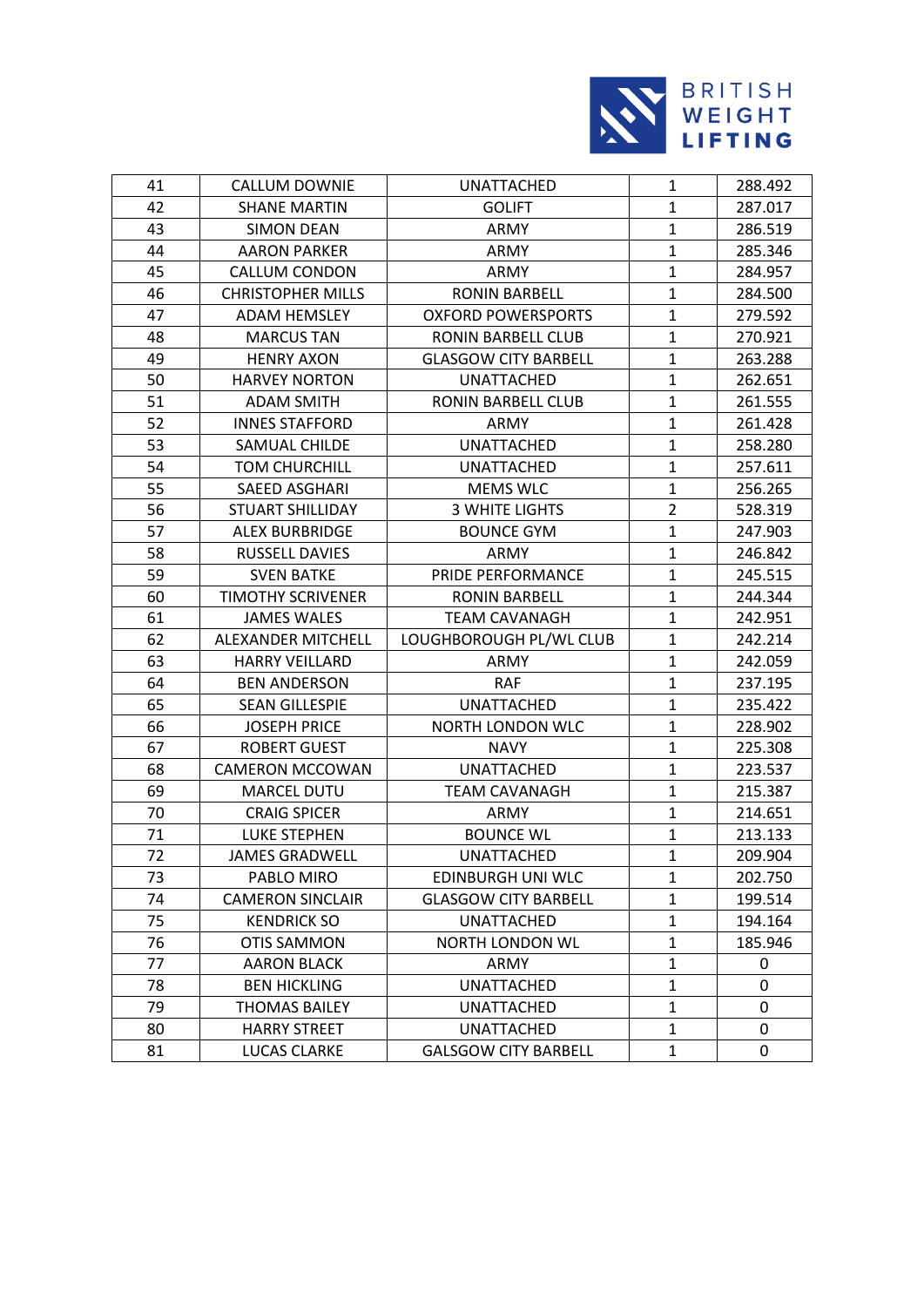

### MALE MASTERS AFTER 10 ROUNDS

| <b>POSITION</b> | <b>NAME</b>                | <b>CLUB</b>                    | N/SERIES       | <b>SMF</b> |
|-----------------|----------------------------|--------------------------------|----------------|------------|
| $\mathbf{1}$    | <b>JASON ABRAHAM</b>       | <b>NORTH LONDON WLC</b>        | 8              | 1740.774   |
| $\overline{2}$  | RAMADAN RABEH              | <b>UNATTACHED</b>              | 5              | 1211.989   |
| 3               | MIHAI BAGUTIU              | <b>UNATTACHED</b>              | 4              | 1166.041   |
| 4               | <b>STEVE WRIGHT</b>        | <b>UNATTACHED</b>              | 5              | 900.125    |
| 5               | <b>GIUSEPPE ASCHETTINO</b> | <b>GOLIFT WLC</b>              | $\overline{2}$ | 592.011    |
| 6               | <b>LEE COONAN</b>          | <b>RAF WL</b>                  | $\overline{2}$ | 372.552    |
| $\overline{7}$  | <b>NIALL MEENAN</b>        | <b>UNATTCHED</b>               | $\overline{2}$ | 368.829    |
| 8               | <b>DARREN MARR</b>         | <b>MARRVELOUS</b>              | $\overline{2}$ | 350.892    |
| 9               | <b>IAN COUPLING</b>        | <b>RONIN BARBELL</b>           | $\mathbf{1}$   | 306.45     |
| 10              | <b>DAVID STEELE</b>        | <b>UNATTACHED</b>              | $\mathbf{1}$   | 298.016    |
| 11              | <b>DARREN HOTTEN</b>       | ORWELLWLC                      | $\mathbf{1}$   | 254.505    |
| 12              | <b>JAMIE MABROUK</b>       | <b>WOKING WLC</b>              | $\mathbf{1}$   | 253.105    |
| 13              | <b>NEIL DOUGAN</b>         | <b>ASYLUM WLC</b>              | $\mathbf{1}$   | 251.704    |
| 14              | <b>STEVEN MCCOMBE</b>      | MID ULSTER WLC                 | $\mathbf{1}$   | 223.44     |
| 15              | <b>THOMAS STRINGWELL</b>   | <b>UNATTACHED</b>              | $\mathbf{1}$   | 222.015    |
| 16              | <b>CHRISTIAN KRAXNER</b>   | <b>UNATTAHCED</b>              | $\mathbf{1}$   | 211.883    |
| 17              | <b>CHRIS RODRIGO</b>       | <b>RONIN BARBELL CLUB</b>      | $\mathbf{1}$   | 209.400    |
| 18              | <b>WARREN NIGHTINGALE</b>  | <b>TEESIDE BARBELL CLUB</b>    | $\mathbf{1}$   | 202.521    |
| 19              | MICHAEL CAROL              | <b>ORWELL WLC</b>              | $\mathbf{1}$   | 194.106    |
| 20              | <b>STIRLING HALL</b>       | <b>UNATTACHED</b>              | $\mathbf{1}$   | 192.960    |
| 21              | <b>ERIC ODONNELL</b>       | <b>BMF EDINBURGH</b>           | $\mathbf{1}$   | 189.25     |
| 22              | <b>MARTYN CASSWELL</b>     | <b>UNATTACHED</b>              | $\mathbf{1}$   | 189.25     |
| 23              | <b>JONATHAN MACKAY</b>     | <b>CROSSFIT ROSSENDALE WLC</b> | $\mathbf{1}$   | 186.32     |
| 24              | <b>NICK WHATELEY</b>       | <b>UNATTACHED</b>              | $\mathbf{1}$   | 178.648    |
| 25              | <b>SCOTT BLACKMORE</b>     | <b>UNATTACHED</b>              | $\mathbf{1}$   | 176.88     |
| 26              | <b>CHRISTOPHER PHELPS</b>  | <b>GLASGOW CITY BARBELL</b>    | $\mathbf{1}$   | 159.696    |
| 27              | <b>TREVOR MACALONAN</b>    | <b>SOUTHERN LEGION</b>         | $\mathbf{1}$   | 152.25     |

### MALE YOUTH AFTER 10 ROUNDS

| <b>POSITION</b> | <b>NAME</b>             | <b>CLUB</b>                | N/SERIES      | <b>SINCLAIR</b> |
|-----------------|-------------------------|----------------------------|---------------|-----------------|
| 1               | <b>JOSHUA FARRANT</b>   | NORTH LONDON WLC           | 3             | 380.178         |
| $\mathfrak{D}$  | <b>RICHARD DOHERTY</b>  | <b>ASYLUM WLC</b>          | $\mathcal{P}$ | 321.702         |
| 3               | <b>FRANKIE WILLIAMS</b> | <b>BARTON ATHLETIC WLC</b> | 1             | 261.158         |
| 4               | <b>HARRISON DEELEY</b>  | <b>ST BIRINUS</b>          | 1             | 254.768         |
| 5               | <b>CALEB GRIFFITHS</b>  | <b>UNATTACHED</b>          | 1             | 249.217         |
| 6               | <b>COREY SWAINE</b>     | <b>ST BIRINUS</b>          | 1             | 241.770         |
| 7               | <b>SEBASIAN LAWTON</b>  | <b>ST BIRINUS</b>          | 1             | 241.542         |
| 8               | <b>MATTHEW MCKEE</b>    | THREE WHITE LIGHTS         | 1             | 232.832         |
| 9               | <b>WILLIAM BELL</b>     | <b>WIRRAL WLC</b>          | 1             | 232.240         |
| 10              | ALEXANDER               | NORTH LONDON WLC           | 1             | 223.646         |
|                 | <b>ELETHERIOU</b>       |                            |               |                 |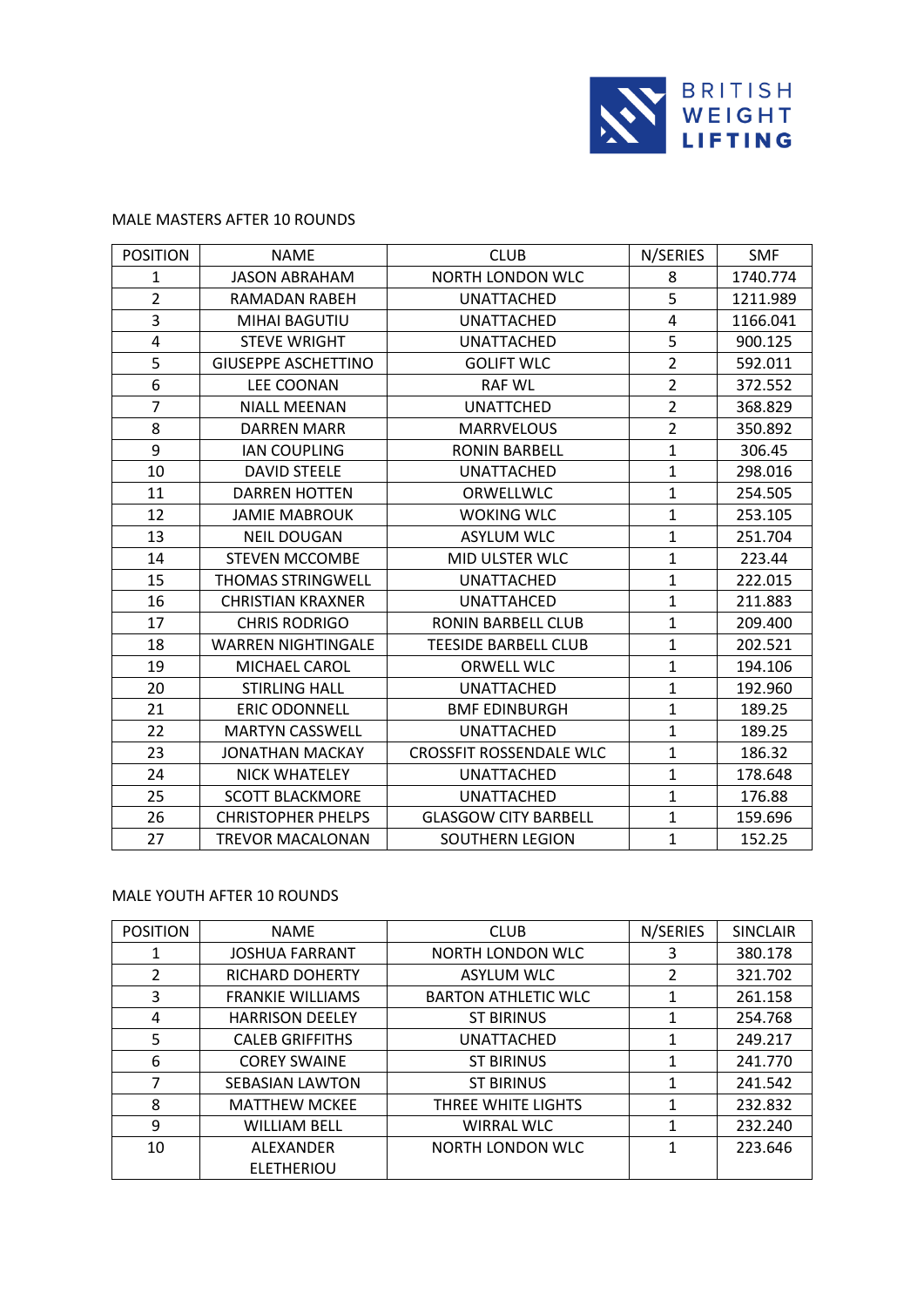

| 11 | SAMUAL WARD              | PETERBOROUGH WLC      |   | 206.585 |
|----|--------------------------|-----------------------|---|---------|
| 12 | <b>HARRISON MCGROGAN</b> | <b>ASYLUM WLC</b>     |   | 195.206 |
| 13 | <b>CONNOR KEMP</b>       | <b>ESSEX WLC</b>      | 1 | 189.615 |
| 14 | <b>BRYN ASTROP</b>       | DIAMOND WLC           |   | 189.210 |
| 15 | <b>JOSH ALLSOP</b>       | <b>ASYLUM WLC</b>     |   | 177.557 |
| 16 | <b>ADAM BARNES</b>       | <b>ASYLUM WLC</b>     |   | 160.586 |
| 17 | <b>JUDE DUNNE</b>        | <b>ASYLUM WLC</b>     |   | 154.691 |
| 18 | MICHAEL TUCKWELL         | <b>COLCHESTER WLC</b> |   | 148.221 |
| 19 | ADAM WHITEHEAD           | TRIPLE X              |   | 126.632 |
| 20 | <b>FELIX CHAN</b>        | <b>ASYLIM WLC</b>     |   | 125.012 |
| 21 | <b>FINN NEELY</b>        | <b>ASYLUM WLC</b>     |   | 122.4   |

# MALE DEVELOPMENT AFTER 10 ROUNDS

| <b>POSITION</b> | <b>NAME</b>          | <b>CLUB</b>       | N/SERIES | SINCLAIR |
|-----------------|----------------------|-------------------|----------|----------|
|                 | <b>JACOB FOSKETT</b> | TRIPLE X          |          | 725      |
|                 | RYAN REID            | ASYLUM WLC        |          | 328      |
|                 | <b>AXL TRAVIS</b>    | TRIPLE X          |          | 145      |
|                 | <b>BRODY NEELY</b>   | <b>ASYLUM WLC</b> |          | 139      |

# FEMALE SENIOR AFTER 10 ROUNDS

| <b>POSITION</b> | <b>NAME</b>              | <b>CLUB</b>                  | N/SERIES       | <b>SINCLAIR</b> |
|-----------------|--------------------------|------------------------------|----------------|-----------------|
| $\mathbf{1}$    | <b>CAROLINE DOYLE</b>    | THREE WHITE LIGHTS           | 3              | 720.105         |
| $\overline{2}$  | NICOLA STIDDARD          | <b>UNATTACHED</b>            | 3              | 689.125         |
| 3               | SARAH WILTSHIRE          | <b>WOKING WLC</b>            | 3              | 685.076         |
| 4               | <b>HANNAH CRYMBLE</b>    | <b>ASYLUM WLC</b>            | $\overline{2}$ | 497.618         |
| 5               | <b>AGATA HERBERT</b>     | <b>UNATTACHED</b>            | $\overline{2}$ | 477.205         |
| 6               | NATASHA OSGOOD           | <b>RONIN BARBELL CLUB</b>    | $\overline{2}$ | 447.718         |
| $\overline{7}$  | <b>SHAELENE STRANGES</b> | <b>UNATTACHED</b>            | $\overline{2}$ | 405.771         |
| 8               | <b>NIKKI HAMILTON</b>    | KILMARNOCK AWLC              | $\overline{2}$ | 405.75          |
| 9               | <b>COLETTE WILL</b>      | <b>XFIT GLASGOW SPARTENS</b> | $\overline{2}$ | 394.573         |
| 10              | <b>ASHLEIGH SMYTH</b>    | <b>BELFAST BARBELL CLUB</b>  | $\overline{2}$ | 394.302         |
| 11              | MICHAELA MCKAY           | MID ULSTER WLC               | $\overline{2}$ | 382.177         |
| 12              | <b>JENNY TONG</b>        | <b>HALLAM BARBELL CLUB</b>   | $\mathbf{1}$   | 245.023         |
| 13              | LAURA HOLLOBON           | <b>WOKING WLC</b>            | $\mathbf{1}$   | 241.004         |
| 14              | <b>EMMA MEEK</b>         | <b>3 WHITE LIGHTS</b>        | $\mathbf{1}$   | 237.302         |
| 15              | <b>NATALIA PRISCEPA</b>  | <b>FAREHAM BARBELL</b>       | $\mathbf{1}$   | 232.720         |
| 16              | SHELI MCCOY              | <b>UNATTACHED</b>            | $\mathbf{1}$   | 227.937         |
| 17              | <b>ERIN BARTON</b>       | <b>UNATTACHED</b>            | $\mathbf{1}$   | 225.672         |
| 18              | <b>JOSIE WILTSHIRE</b>   | <b>UNATTACHED</b>            | $\mathbf{1}$   | 223.761         |
| 19              | <b>ZOE KERR</b>          | <b>UNATTACHED</b>            | $\mathbf{1}$   | 222.264         |
| 20              | <b>EMMA PENDLE</b>       | <b>RONIN BARBELL</b>         | $\mathbf{1}$   | 220.629         |
| 21              | <b>CHARLOTTE SPENCE</b>  | ARMY                         | $\mathbf{1}$   | 219.608         |
| 22              | <b>CHARLOTTE DAVIES</b>  | ARMY                         | $\mathbf{1}$   | 218.725         |
| 23              | NATALIE MOTTRAM          | <b>UNATTACHED</b>            | $\mathbf{1}$   | 218.404         |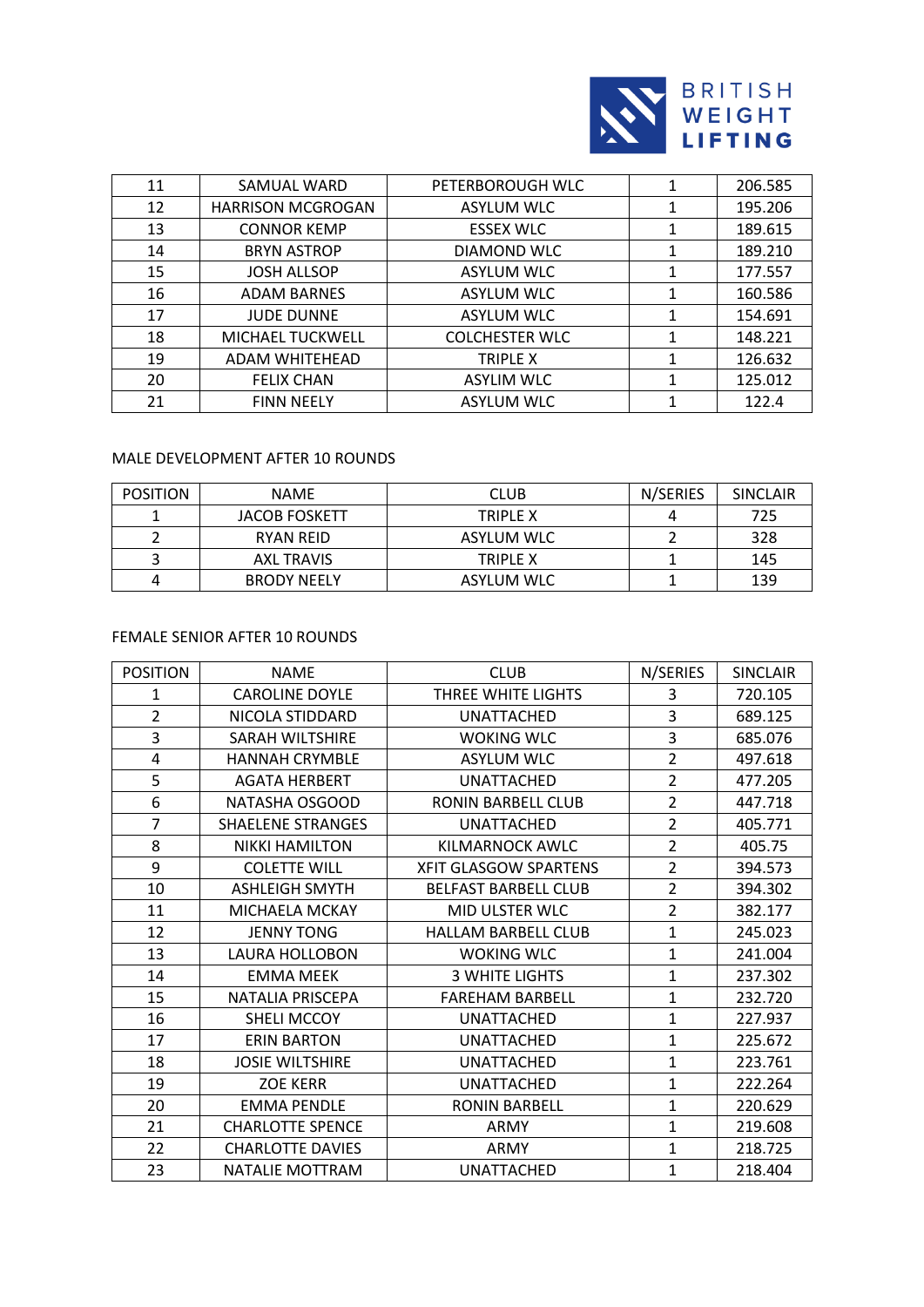

| 24 | <b>ALICE AITHISON</b>    | <b>UNATTACHED</b>           | $\mathbf{1}$   | 218.168 |
|----|--------------------------|-----------------------------|----------------|---------|
| 25 | <b>TAMMY WONG</b>        | <b>UNATTACHED</b>           | $\mathbf{1}$   | 216.091 |
| 26 | <b>EMMA COLINS-JONES</b> | <b>UNATTACHED</b>           | $\mathbf{1}$   | 215.86  |
| 27 | <b>BETH ASHBEE</b>       | MARVEOLLOUS WL              | $\mathbf{1}$   | 215.158 |
| 28 | <b>LAUREN MILLER</b>     | <b>WOKING WLC</b>           | $\mathbf{1}$   | 214.808 |
| 29 | <b>ELLIE PRYOR</b>       | <b>BREEZES GYM</b>          | $\mathbf{1}$   | 213.015 |
| 30 | <b>MACY JOHN</b>         | SA <sub>1</sub>             | $\mathbf{1}$   | 212.561 |
| 31 | SOPHIE HAMMOND           | <b>UNATTACHED</b>           | $\mathbf{1}$   | 209.137 |
| 32 | <b>NIAMH MENARY</b>      | <b>ASYLUM WLC</b>           | $\mathbf{1}$   | 208.985 |
| 33 | <b>KIRSTY TURNER</b>     | ORWELL WLC                  | $\mathbf{1}$   | 207.937 |
| 34 | <b>ANNIE CLAY</b>        | SW <sub>1</sub>             | $\mathbf{1}$   | 206.480 |
| 35 | <b>HAYLEY EVANS</b>      | <b>UNATTACHED</b>           | $\mathbf{1}$   | 206.362 |
| 36 | KATRINA FEKLISTOVA       | <b>MEMS WLC</b>             | $\mathbf{1}$   | 205.051 |
| 37 | <b>EVE HAMILTON</b>      | <b>UNATTACHED</b>           | $\mathbf{1}$   | 204.659 |
| 38 | <b>ALEXANDRA CAVE</b>    | <b>CENTRAL LONDON WLC</b>   | 1              | 204.424 |
| 39 | <b>NIAMH MENARY</b>      | <b>ASYLUM WLC</b>           | $\mathbf{1}$   | 203.173 |
| 40 | <b>HOLLY O'SHEA</b>      | LOUGHBOROUGH U PL/WL        | $\mathbf{1}$   | 202.399 |
| 41 | <b>SALLY THOMPSON</b>    | <b>UNATTACHED</b>           | $\mathbf{1}$   | 199.179 |
| 42 | <b>ELEANOR JENKINSON</b> | <b>TEAM KAVANAGH</b>        | $\mathbf{1}$   | 197.594 |
| 43 | <b>JESSICA GILBERT</b>   | <b>ASYLUM WLC</b>           | $\mathbf{1}$   | 196.487 |
| 44 | <b>LUCY SPY</b>          | <b>RAF</b>                  | $\mathbf{1}$   | 194.577 |
| 45 | <b>LOUISE ROGERS</b>     | <b>TEAM CAVANAGH</b>        | $\mathbf{1}$   | 194.275 |
| 46 | <b>GRACE BATEY</b>       | PRIDE PERFORMANCE           | $\mathbf{1}$   | 192.557 |
| 47 | <b>LOUISE RICHARDS</b>   | TRIPLE X                    | $\mathbf{1}$   | 190.633 |
| 48 | <b>RUBY JACKSON</b>      | <b>GLASGOW CITY BARBELL</b> | $\mathbf{1}$   | 190.010 |
| 49 | ALEXANDRA LESAYOVA       | EDINBURGH UNI WLC           | $\mathbf{1}$   | 189.767 |
| 50 | <b>JESSICA JAMES</b>     | ARMY                        | $\mathbf{1}$   | 186.266 |
| 51 | <b>NATASHA ELLIS</b>     | <b>RONIN BARBELL</b>        | $\mathbf{1}$   | 185.940 |
| 52 | <b>THEODORA MITROI</b>   | UNATTACHED                  | $\mathbf{1}$   | 181.754 |
| 53 | <b>MAXIME VAN DEN</b>    | STANDFAST WLC               | $\mathbf{1}$   | 181.180 |
| 54 | <b>BEATA BETENYL</b>     | <b>UNATTACHED</b>           | $\mathbf{1}$   | 180.592 |
| 55 | <b>HEATHER FLANNERY</b>  | PRIDE PERFORMANCE           | $\mathbf{1}$   | 179.162 |
| 56 | <b>HOLLY MORTON</b>      | <b>ALTRINCHAM</b>           | 1              | 175.325 |
| 57 | REBECCA GILBERT          | <b>ASYLUM WLC</b>           | 1              | 175.320 |
| 58 | <b>SAFFRON ARDREN</b>    | UNATTACHED                  | $\mathbf{1}$   | 171.375 |
| 59 | LYDIA HILSON             | ARMY                        | 1              | 166.298 |
| 60 | SAMANTHA WILDING         | ARMY                        | $\mathbf{1}$   | 166.020 |
| 61 | <b>ANNABELL CHAFFEY</b>  | RED BEARD BARBELL           | $\mathbf{1}$   | 165.490 |
| 62 | <b>EMILY ANDERTON</b>    | ORWELL WLC                  | $\mathbf{1}$   | 165.273 |
| 63 | <b>GRACE HARBOTTLE</b>   | ORWELL WLC                  | 1              | 163.656 |
| 64 | REBECCA HALL             | <b>TEAM CAVANAGH</b>        | $\mathbf{1}$   | 159.084 |
| 65 | <b>NOEMIE WALKER</b>     | <b>EDINBURGH UNI WLC</b>    | 1              | 154.509 |
| 66 | <b>TALIESHA STUART</b>   | ARMY                        | 1              | 153.545 |
| 67 | LAURA RUSSELL            | <b>3 WHITE LIGHTS</b>       | $\mathbf{1}$   | 153.046 |
| 68 | <b>KATIE MCLEAN</b>      | UNATTACHED                  | $\mathbf{1}$   | 147.559 |
| 69 | <b>EMILY GRANT</b>       | <b>TEESIDE BARBELL CLUB</b> | $\overline{2}$ | 148.241 |
| 70 | SIMONA MARIUTA           | <b>WOKING WLC</b>           | $\mathbf{1}$   | 140.564 |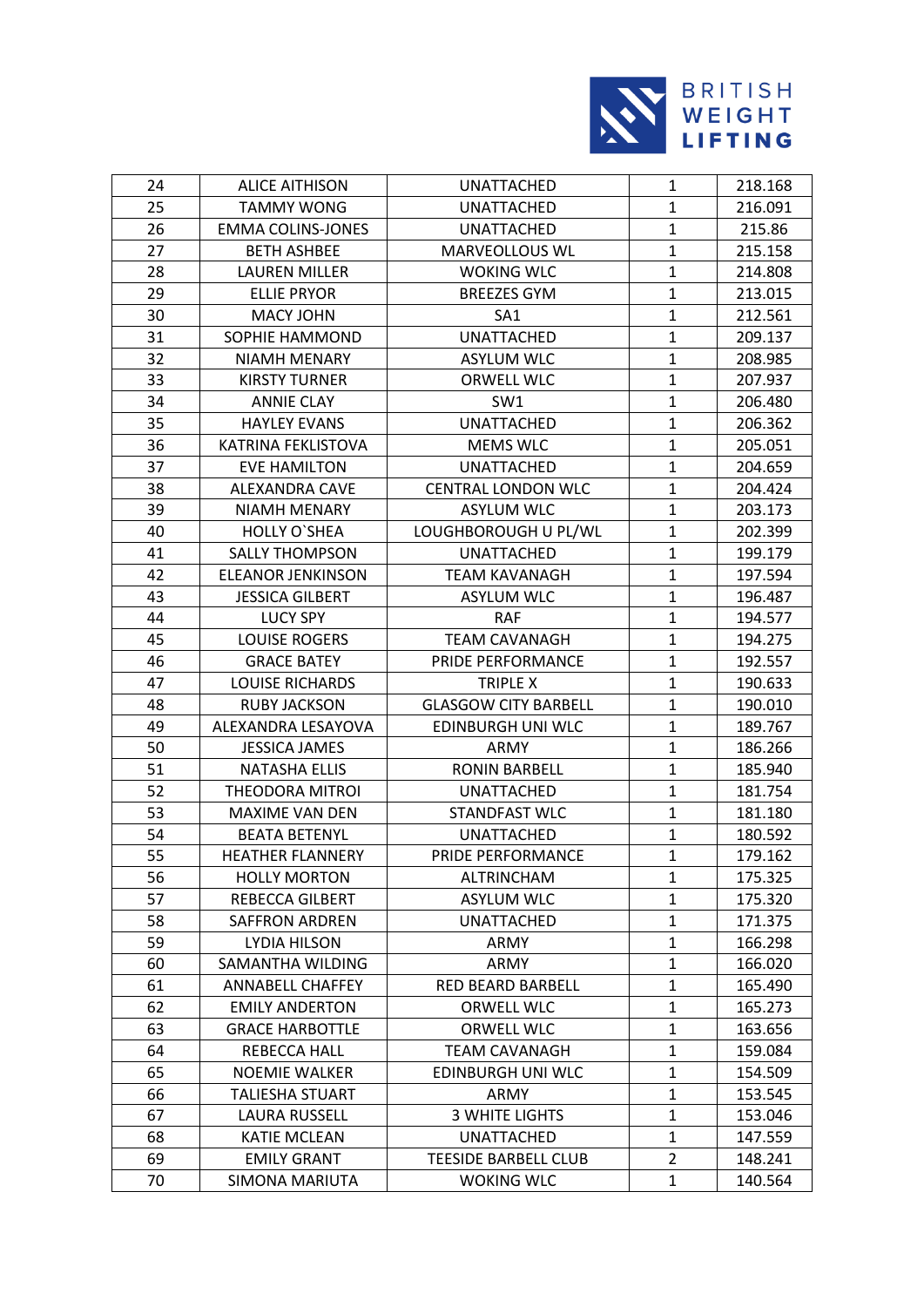

| 71 | <b>VICTORIA PI</b>       | EDINBURGH UNI WLC     | 137.426 |
|----|--------------------------|-----------------------|---------|
| 72 | <b>MARIANNA BELA</b>     | EDINBURGH UNI WLC     | 137.344 |
| 73 | <b>JENNIFER MCNAUGHT</b> | <b>3 WHITE LIGHTS</b> | 128.812 |
| 74 | <b>STACEY MCGHEE</b>     | TEAM CAVANAGH         | 117.874 |
| 75 | <b>JENNIFER BENTON</b>   | <b>ASYLUM WLC</b>     | 103.164 |
| 76 | <b>ELENA BREWER</b>      | <b>ASYLUM WLC</b>     | 82.857  |
| 77 | <b>SYDNEY MAXWELL</b>    | UNATTACHED            |         |
| 78 | <b>BETHAN WATKINS</b>    | WILL POWER WLC        |         |
| 79 | <b>MARIE MCLAUGHLIN</b>  | <b>UNATTACHED</b>     |         |

# FEMALE MASTERS AFTER 10 ROUNDS

| <b>POSITION</b> | <b>NAME</b>             | <b>CLUB</b>                    | N/SERIES       | <b>SMF</b>  |
|-----------------|-------------------------|--------------------------------|----------------|-------------|
| $\mathbf{1}$    | <b>ROSEMARY MCCAN</b>   | MID ULSTER WLC                 | 4              | 519.92      |
| $\overline{2}$  | <b>MAUREEN MCLARNON</b> | MID ULSTER WLC                 | $\overline{4}$ | 451.781     |
| 3               | <b>REBEKAH THOMPSON</b> | <b>AVENGE BARBELL CLUB</b>     | $\overline{2}$ | 408.141     |
| 4               | <b>CLAIR FIDDAMAN</b>   | <b>COLCHESTER WLC</b>          | $\overline{2}$ | 269.237     |
| 5               | <b>VAL CRAFT</b>        | WISDOM 4 WL                    | $\overline{2}$ | 263.424     |
| 6               | <b>AMANDA BONAR</b>     | <b>GUILDFORD WLC</b>           | $\overline{2}$ | 257.468     |
| $\overline{7}$  | <b>FAYE PITTMAN</b>     | <b>SYNERGI WL</b>              | $\mathbf{1}$   | 221.800     |
| 8               | <b>GEMMA FERGUSON</b>   | <b>UNATTACHED</b>              | $\overline{2}$ | 199.567     |
| 9               | <b>JODEY HUGHES</b>     | <b>CROSSFIT EAST KIRKBRIDE</b> | $\mathbf{1}$   | 183.15      |
| 10              | <b>CATHERINE MARTIN</b> | <b>ASYLUM WLC</b>              | $\mathbf{1}$   | 174.785     |
| 11              | <b>ELAINE SIMMS</b>     | <b>SBC WLC</b>                 | $\mathbf{1}$   | 176.319     |
| 12              | <b>JANE ARMOUR</b>      | KILMARNOCK WLC                 | $\mathbf{1}$   | 165.699     |
| 13              | <b>SARA BRAYFEILD</b>   | <b>GUILDFORD WLC</b>           | $\mathbf{1}$   | 164.400     |
| 14              | SILVIA SZABO            | <b>MEMS WLC</b>                | $\mathbf{1}$   | 160.86      |
| 15              | <b>CLAUDIA CLARKSON</b> | RONIN BARBELL CLUB             | $\mathbf{1}$   | 158.182     |
| 16              | <b>GEORGINA JIMENEZ</b> | <b>UNATTACHED</b>              | $\overline{2}$ | 147.96      |
| 17              | REBECCA CHESLETT        | <b>MYTHOLMRODY WLC</b>         | $\mathbf{1}$   | 142.494     |
| 18              | LIBI HESELTINE          | <b>TEESIDE BARBELL CLUB</b>    | $\overline{2}$ | 138.624     |
| 19              | <b>DAWN SCOTT</b>       | <b>ASYLUM WLC</b>              | $\mathbf{1}$   | 136.407     |
| 20              | <b>TINA FOULGAR</b>     | ORWELL WLC                     | $\mathbf{1}$   | 130.997     |
| 21              | <b>HAYLEY SAUNDERS</b>  | <b>NAVY</b>                    | $\mathbf{1}$   | 128.232     |
| 22              | <b>SARAH GREEN</b>      | <b>MYTHOLMROYD WLC</b>         | $\mathbf{1}$   | 126.807     |
| 23              | <b>ALISON MILLARD</b>   | RONIN BARBELL CLUB             | $\mathbf{1}$   | 124.092     |
| 24              | <b>MARNIE PRIOR</b>     | RAEDA WLC                      | $\mathbf{1}$   | 121.136     |
| 25              | <b>LESLEY MATHIE</b>    | <b>TEESIDE BARBELL CLUB</b>    | 1              | 118.90      |
| 26              | SARAH-ANN DUNCAN        | <b>UNATTACHED</b>              | $\mathbf{1}$   | 118.77      |
| 27              | SARAH KAVANNAGH         | <b>CFR BARBELL CLUB</b>        | $\overline{2}$ | 110.97      |
| 28              | <b>ALISON DAY</b>       | PLYMOUTH WLC                   | $\mathbf{1}$   | 110.9       |
| 29              | <b>DONNA WEST</b>       | <b>CORE THE GYM</b>            | $\mathbf{1}$   | 106.857     |
| 30              | <b>VICKI WILSON</b>     | <b>UNATTACHED</b>              | $\mathbf{1}$   | 93.786      |
| 31              | <b>ELLIE MOUCHARD</b>   | <b>UNATTACHED</b>              | $\mathbf{1}$   | 0           |
| 32              | <b>LOUISE TERRY</b>     | <b>UNATTACHED</b>              | $\mathbf{1}$   | $\mathbf 0$ |